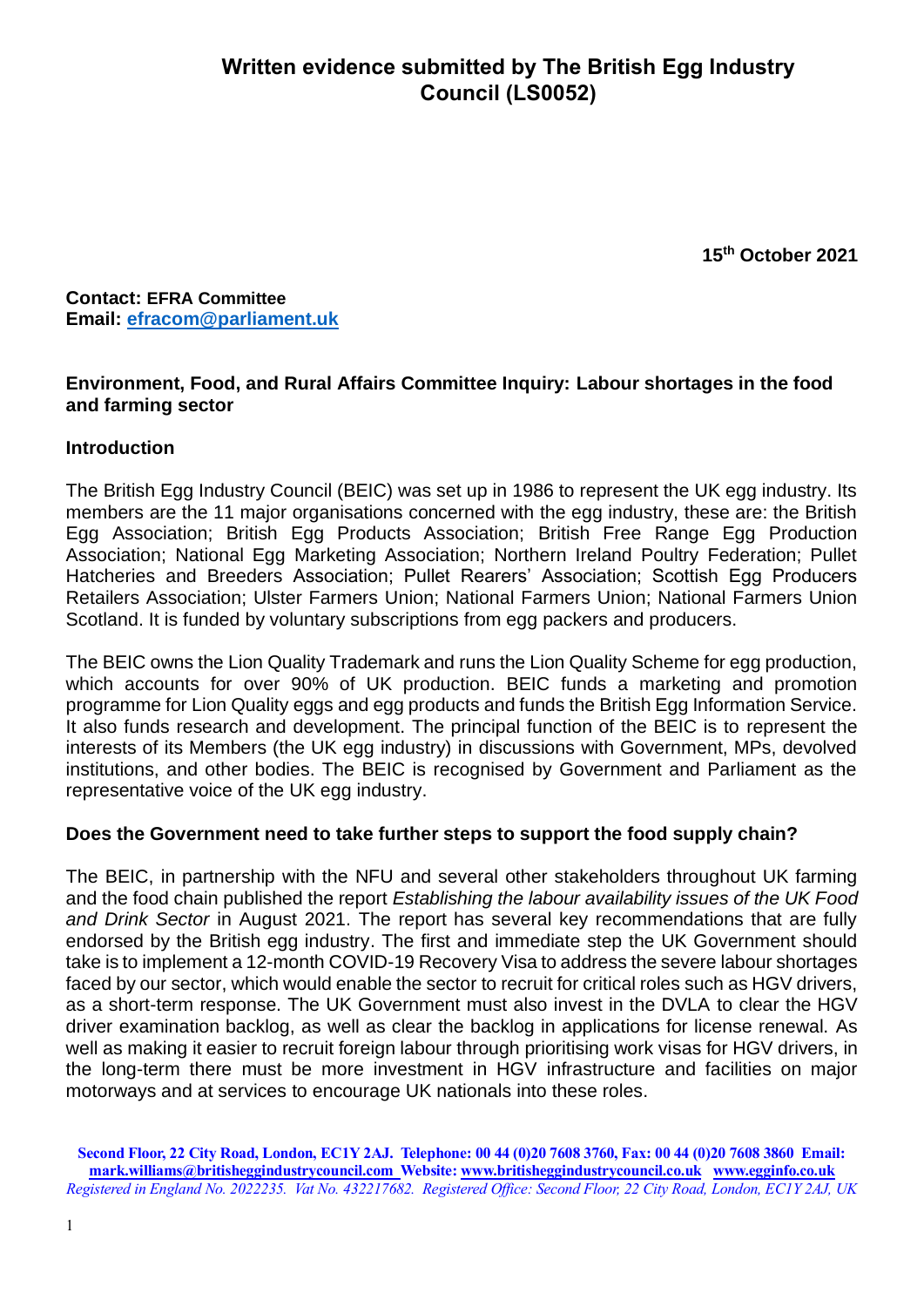The BEIC urges the that the Migration Advisory Committee (MAC) holds a review on the impact of ending free movement for labour in the food and farming sector, in the same way that it has done so for adult social care, and potentially healthcare.

# **What is the extent and nature of labour shortages currently being experienced in the food supply chain?**

We have collected input from our members on how the labour shortages are impacting their daily operations, one of the revelations we have found particularly shocking is that managers in several packing centres have been working 7 days a week to carry out duties usually done by packing centre assistants and machine operators. On farms, the industry is struggling to find catchers for end of lay hens, which could be detrimental for bird welfare. In general, bird welfare on farms could be put at risk by labour shortages. Whilst industry continues to invest in automation, it should be noted that farms cannot be fully automated, with the eyes, ears and nose of stockmen and women being the most important in ensuring bird welfare.

According to industry data, egg consumption in the UK has risen every year since 2006. During that period, we have seen the number of eggs consumed grow by 3bn, an average growth of 260m eggs per year. This has meant that per capita consumption has grown from around 171 eggs per person per year to around 200 eggs per person per year during that time. The egg industry is worth £1bn per annum to the UK economy. To be able to meet consumer demand, and to continue providing the population with a healthy and affordable British food product, it is vital the British egg industry has access to a constant and reliable supply of labour, thus strengthening the food security of the nation.

# **What are the factors driving labour shortages in the food supply chain?**

According to industry data, over 10,000 people are directly employed in egg production and packing, and a further 13,000 indirectly, by the many ancillary businesses that are economically dependent on the British egg industry. Of those employed in egg production on farms, industry data shows 30% are EU migrants, and of those employed in packing centres 50% are EU migrants and can be as high as 60% in certain areas. Most working in our industry have been employed for many years, and as such migrant labour is essential to the operation of the egg industry.

The British egg industry has always had difficulties recruiting staff, as the work involves long hours, often in rural or semi-rural locations, with transport and poor connectivity being detrimental for recruitment. The UK's withdrawal from the EU has been a significant factor in driving the shortages in the food supply chain. This has been exacerbated by the lockdowns to control the COVID-19 pandemic, and its economic aftermath. While domestic sales of egg and egg products continued to grow during this period, there was a considerable fall in sales in the food service and hospitality sector. Unlike other sectors agricultural sectors, there are no peak months or seasonal demands for eggs or egg products.

### **What measures has the Government taken to alleviate the problems being faced by the food supply chain this year? To what extent have they been successful?**

The impact of the UK Government's Seasonal Workers pilot scheme has been of limited benefit to the British egg industry. Our industry operates all-year-round, and there are no 'peakproduction' months, therefore seasonal labour is not as important to us as in some other agricultural sectors. We would like to see the UK Government devise an immigration policy that offers British farms and packers/processors with flexible solutions for recruiting permanent / longterm overseas workers, not just seasonal – guaranteeing the British egg industry has access to a